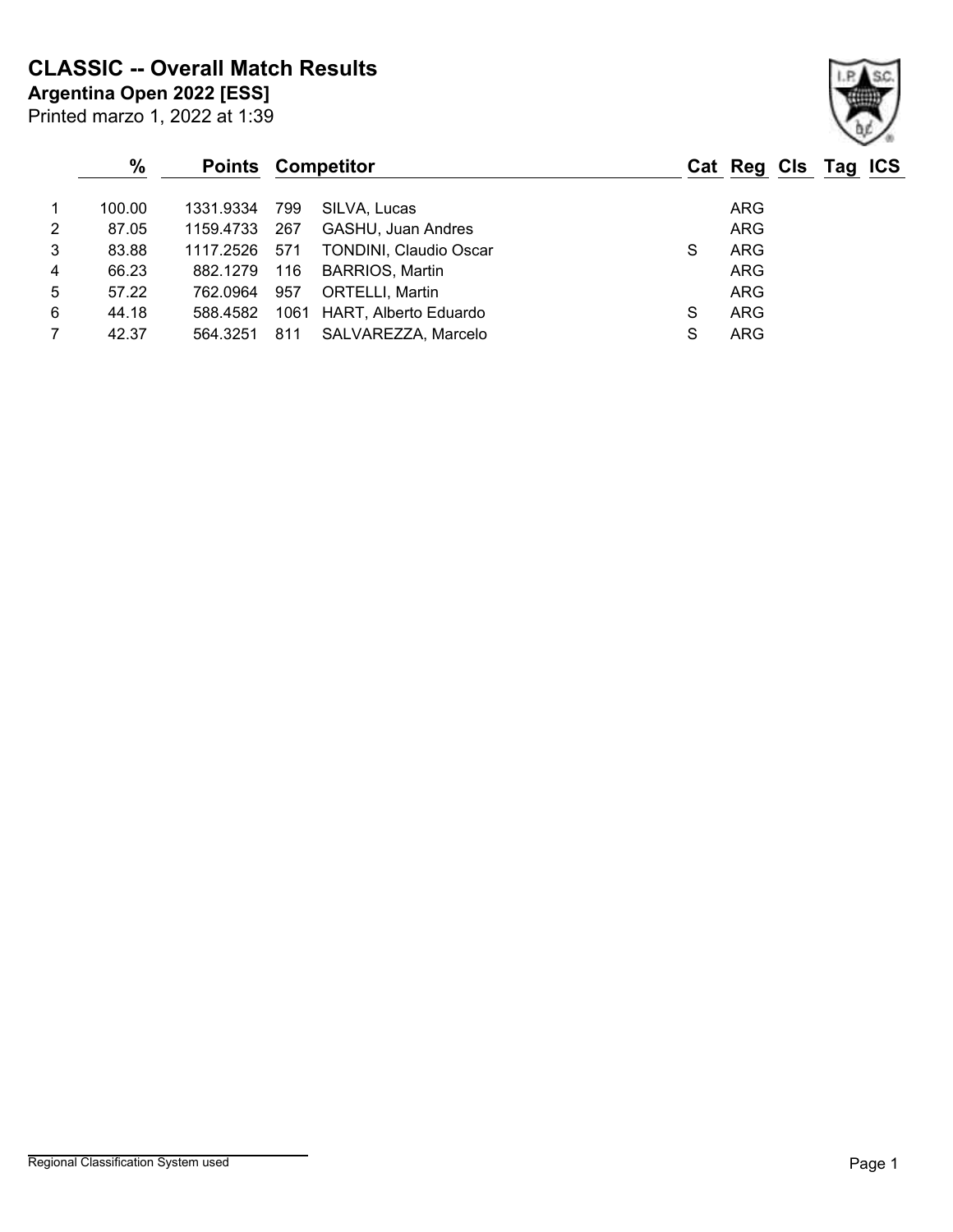**OPEN -- Overall Match Results**

Printed marzo 1, 2022 at 1:39 **Argentina Open 2022 [ESS]**



|                  | %      | <b>Points</b> |                | <b>Competitor</b>            |               | <b>Cat Reg Cls</b> | Ta <u>g</u> | <b>ICS</b> |
|------------------|--------|---------------|----------------|------------------------------|---------------|--------------------|-------------|------------|
| 1                | 100.00 | 1245.6531     | 397            | MINAGLIA, Daniel Horacio     |               | <b>ARG</b>         |             |            |
| $\overline{2}$   | 96.56  | 1202.8584     | 470            | QUINDI VALLERGA, Gaston      |               | <b>ARG</b>         |             |            |
| 3                | 89.78  | 1118.4082     | 468            | PRIETO, Marcelo German       |               | <b>ARG</b>         |             |            |
| 4                | 89.54  | 1115.4068     | 7 <sup>7</sup> | <b>BALBI, Martin</b>         | S             | <b>ARG</b>         |             |            |
| 5                | 89.31  | 1112.4483     | 1417           | VENTURUZZI, Jose             |               | <b>ARG</b>         |             |            |
| 6                | 88.27  | 1099.5786     | 322            | JUDEZ RIVAS, Juan Cruz       |               | <b>ARG</b>         |             |            |
| 7                | 87.74  | 1092.9316     | 471            | QUINTANA, Edgardo Angel      | S             | <b>ARG</b>         |             |            |
| 8                | 85.11  | 1060.1678     | 336            | LATORRE, Ariel Rodrigo       |               | <b>ARG</b>         |             |            |
| $\boldsymbol{9}$ | 83.03  | 1034.2536     | 62             | GREGORI, Leandro Javier      |               | <b>ARG</b>         |             |            |
| 10               | 82.00  | 1021.4778     | 722            | LOPEZ, Nestor Leonardo       |               | <b>ARG</b>         |             |            |
| 11               | 80.40  | 1001.5595     | 2006           | MONDACA, Miguel              | S             | CHI                |             |            |
| 12               | 78.90  | 982.8627      | 2007           | MORIN, Matías Joel           |               | <b>URU</b>         |             |            |
| 13               | 77.97  | 971.2342      | 324            | KRUSZEWSKI, Marcos Hugo      | SS            | <b>ARG</b>         |             |            |
| 14               | 74.79  | 931.5806      | 258            | GALANDER, Federico Santia    |               | <b>ARG</b>         |             |            |
| 15               | 73.77  | 918.9628      | 824            | <b>BURINI, Mario Gustavo</b> | S             | <b>ARG</b>         |             |            |
| 16               | 71.84  | 894.8864      | 117            | <b>BASAVILBASO, Florent</b>  |               | <b>ARG</b>         |             |            |
| 17               | 71.02  | 884.6748      | 354            | LOPEZ, Claudio               | S             | <b>ARG</b>         |             |            |
| 18               | 68.93  | 858.6691      | 893            | HEREDIA, Mauro Leonel        |               | <b>ARG</b>         |             |            |
| 19               | 67.48  | 840.5864      | 236            | FANDIÑO, Roberto             | SS            | <b>ARG</b>         |             |            |
| 20               | 67.22  | 837.3510      | 2005           | LAMAS, Claudio               |               | <b>CHI</b>         |             |            |
| 21               | 66.33  | 826.2882      | 237            | FANLO, Christian             |               | <b>ARG</b>         |             |            |
| 22               | 63.26  | 787.9569      | 683            | <b>BRUNO, Carlos Luis</b>    | SS            | <b>ARG</b>         |             |            |
| 23               | 61.55  | 766.7438      | 411            | MURGIA, Fernando Ariel       |               | ARG                | <b>RO</b>   |            |
| 24               | 61.30  | 763.5840      | 384            | MATUS, Miguel angel          | SS            | <b>ARG</b>         |             |            |
| 25               | 60.08  | 748.4327      | 563            | SUAREZ, Diego Sebastian      |               | ARG                |             |            |
| 26               | 59.19  | 737.2770      | 593            | WOLONCEWICZ, Ariel Esteban   |               | <b>ARG</b>         | 40          |            |
| 27               | 56.52  | 703.9914      | 431            | ORTIZ, Gabriel Adrian        | S             | <b>ARG</b>         |             |            |
| 28               | 54.20  | 675.1121      | 170            | CERIANI CERNADAS, Hernan     |               | <b>ARG</b>         |             |            |
| 29               | 53.74  | 669.4448      | 335            | LARRAÑAGA, Ricardo Alfredo   | SS            | <b>ARG</b>         | <b>RO</b>   |            |
| 30               | 49.99  | 622.7308      | 789            | POMO, ADOLFO                 |               | <b>ARG</b>         | <b>RO</b>   |            |
| 31               | 49.95  | 622.1843      | 994            | PEREZ, Daniel Jose           | ${\mathsf S}$ | <b>ARG</b>         |             |            |
| 32               | 49.90  | 621.5872      | 462            | POLITI, Hector Armando       | SS            | <b>ARG</b>         | <b>RO</b>   |            |
| 33               | 25.80  | 321.4251      | 1036           | <b>TURTURRO, Alexis</b>      |               | <b>ARG</b>         |             |            |
|                  |        |               |                |                              |               |                    |             |            |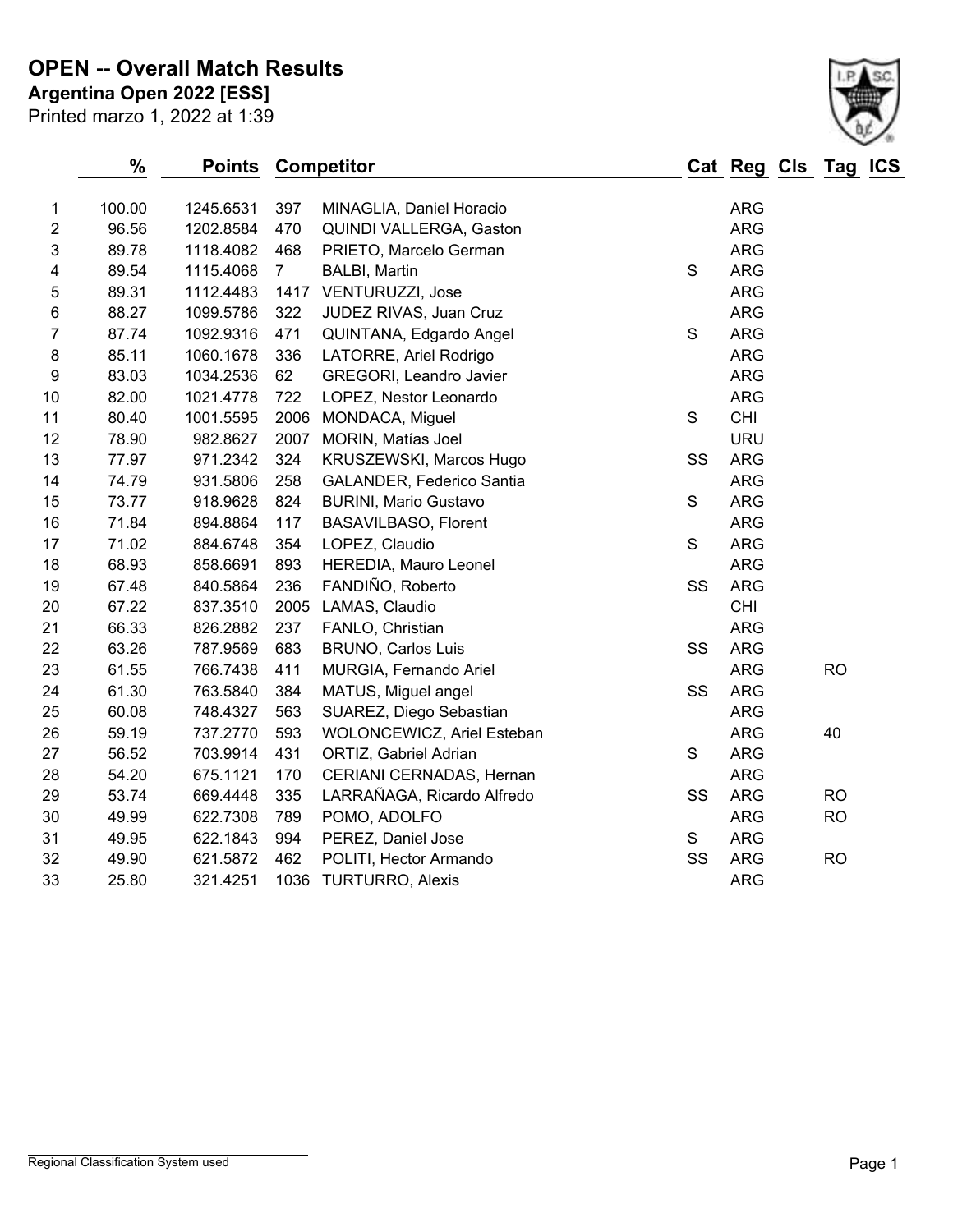## **PRODUCTION -- Overall Match Results**

**Argentina Open 2022 [ESS]**

| Printed marzo 1, 2022 at 1:39 |  |  |  |  |
|-------------------------------|--|--|--|--|
|-------------------------------|--|--|--|--|



|                | %      | <b>Points</b> |      | <b>Competitor</b>                 |             | Cat Reg Cls Tag ICS |           |  |
|----------------|--------|---------------|------|-----------------------------------|-------------|---------------------|-----------|--|
| 1              | 100.00 | 1262.5675     | 712  | DURAN, Juan Pablo                 | J           | <b>ARG</b>          |           |  |
| $\overline{2}$ | 98.13  | 1239.0138     | 428  | OROZCO, Nicolas                   |             | <b>ARG</b>          |           |  |
| 3              | 94.06  | 1187.6083     | 36   | ZAMANI, Ivan                      | J           | <b>ARG</b>          |           |  |
| 4              | 94.02  | 1187.0108     | 495  | ROCCHELLI, Pablo Maximilia        |             | <b>ARG</b>          |           |  |
| 5              | 90.38  | 1141.1253     | 979  | SERRANO, Fernando                 |             | <b>ARG</b>          |           |  |
| 6              | 87.34  | 1102.6771     | 491  | RINALDI, Maximiliano              |             | <b>ARG</b>          |           |  |
| $\overline{7}$ | 86.42  | 1091.0802     | 162  | CASSOLA, Federico                 |             | <b>ARG</b>          |           |  |
| 8              | 84.84  | 1071.1534     | 875  | MANES, Matias                     | J           | <b>ARG</b>          |           |  |
| 9              | 84.51  | 1067.0439     | 369  | MALDONADO, Rodrigo                |             | <b>ARG</b>          |           |  |
| 10             | 84.32  | 1064.5830     | 134  | <b>BORGES, Walter Santiago</b>    | S           | <b>ARG</b>          |           |  |
| 11             | 84.09  | 1061.6822     | 333  | LANZILOTTA, JULIO DARIO           |             | <b>ARG</b>          |           |  |
| 12             | 83.37  | 1052.5532     | 419  | <b>OBERTELLO, Daniel Hector</b>   | $\mathsf S$ | <b>ARG</b>          |           |  |
| 13             | 82.60  | 1042.8710     | 1173 | SAVARELLI, Franco                 |             | <b>ARG</b>          |           |  |
| 14             | 81.89  | 1033.9419     | 228  | DURAN, Claudio Daniel             | $\mathsf S$ | <b>ARG</b>          |           |  |
| 15             | 80.91  | 1021.5111     | 254  | FRATTINI, Raul Pablo              | $\mathbf S$ | <b>ARG</b>          |           |  |
| 16             | 80.90  | 1021.3729     | 537  | SEGOVIA, Leonardo Diego           |             | <b>ARG</b>          |           |  |
| 17             | 80.51  | 1016.4529     | 2013 | <b>MEIXNER, Carlos</b>            |             | <b>PAR</b>          |           |  |
| 18             | 80.43  | 1015.4698     | 632  | <b>BASTIANI, Juan Pablo</b>       |             | <b>ARG</b>          |           |  |
| 19             | 79.97  | 1009.7003     | 520  | SALZANO, Ezequiel Ignaci          |             | <b>ARG</b>          |           |  |
| 20             | 79.23  | 1000.3339     | 272  | <b>GENTILE, Diego Cesar</b>       | S           | <b>ARG</b>          |           |  |
| 21             | 76.25  | 962.7702      | 1086 | LOJO, Luciana Trinida             | L           | <b>ARG</b>          |           |  |
| 22             | 75.84  | 957.5233      | 1429 | NIKIFORUK, Nicolas Andres         |             | <b>ARG</b>          |           |  |
| 23             | 74.52  | 940.8512      | 265  | GARDELLA, Andres                  |             | <b>ARG</b>          |           |  |
| 24             | 73.71  | 930.6855      | 172  | CES, Christian Danie              |             | <b>ARG</b>          |           |  |
| 25             | 72.45  | 914.6707      | 390  | MENDEZ DECOUD, Agustin Gervaci    |             | <b>ARG</b>          |           |  |
| 26             | 71.33  | 900.5591      | 1054 | CAVIA, Miguel                     | S           | <b>ARG</b>          |           |  |
| 27             | 70.81  | 894.0214      | 107  | BAIGORRIA, Omar Horacio           | $\mathsf S$ | <b>ARG</b>          |           |  |
| 28             | 70.30  | 887.5942      | 231  | ESPIÑEIRA, Miguel Angel           |             | <b>ARG</b>          | <b>RO</b> |  |
| 29             | 69.13  | 872.8600      | 264  | <b>GARCIA, Ruben Manuel</b>       | S           | <b>ARG</b>          |           |  |
| 30             | 69.09  | 872.3177      | 253  | FONTANETTO, Martin Ignacio        |             | ARG                 |           |  |
| 31             | 68.89  | 869.7699      | 161  | CASPANI, Bruno                    |             | <b>ARG</b>          |           |  |
| 32             | 68.39  | 863.4918      | 289  | GONZALEZ, Diego Fabian            |             | <b>ARG</b>          |           |  |
| 33             | 67.56  | 852.9792      | 302  | <b>GUEMES, Marcos Raul</b>        | S           | <b>ARG</b>          | <b>RO</b> |  |
| 34             | 67.42  | 851.2625      | 507  | ROMERO, Rodrigo                   |             | ARG                 |           |  |
| 35             | 66.01  | 833.4185      | 1111 | LOTERO, Brian Emanuel             |             | ARG                 |           |  |
| 36             | 65.50  | 826.9603      | 346  | LOBASSO, Diego Damian             |             | <b>ARG</b>          |           |  |
| 37             | 65.26  | 823.9366      | 275  | GERON, Jorge Gonzalo              |             | <b>ARG</b>          |           |  |
| 38             | 64.76  | 817.6755      | 709  | DENTESANO, Natanael David         |             | <b>ARG</b>          |           |  |
| 39             | 63.91  | 806.8568      | 325  | KUZAWKA, Alejandro Migue          |             | <b>ARG</b>          |           |  |
| 40             | 63.54  | 802.2448      | 246  | FERNANDEZ, Elvio Ricardo          |             | <b>ARG</b>          |           |  |
| 41             | 63.44  | 800.9111      | 959  | FASCI, Omar                       | SS          | <b>ARG</b>          |           |  |
| 42             | 63.37  | 800.0335      | 1381 | TROTZ, German                     |             | ARG                 |           |  |
| 43             | 62.41  | 788.0221      | 517  | SALAMONE, MAURICIO                |             | <b>ARG</b>          | <b>RO</b> |  |
| 44             | 62.39  | 787.6703      | 355  | LOPEZ, Jorge Alberto              | S           | <b>ARG</b>          |           |  |
| 45             | 62.03  | 783.1424      |      | 2001 PEREZ ROJAS, Daniel Alejandr |             | <b>CHI</b>          |           |  |

Regional Classification System used **Page 1**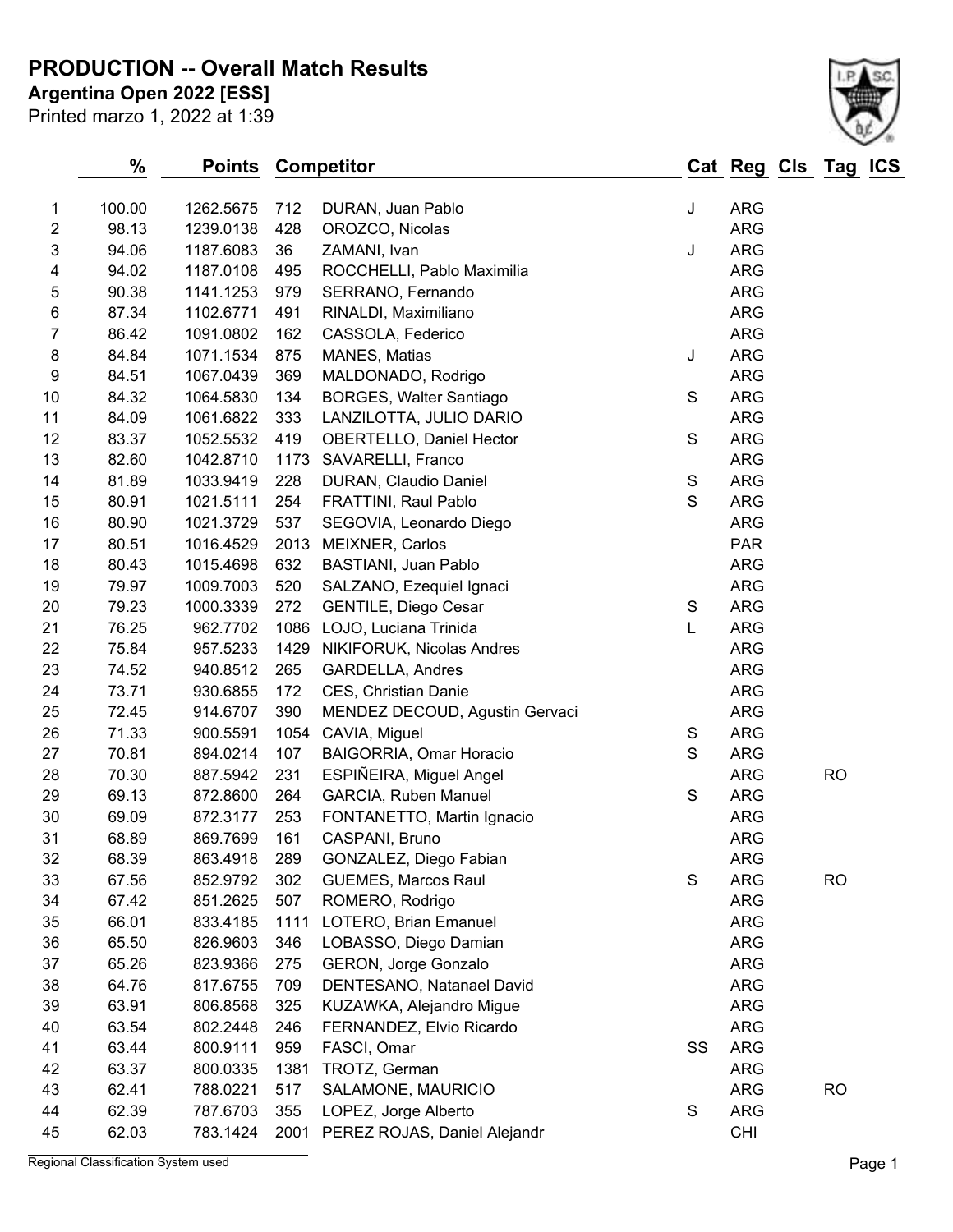**PRODUCTION -- Overall Match Results**

Printed marzo 1, 2022 at 1:39 **Argentina Open 2022 [ESS]**

|    | $\%$  | Points   |      | <b>Competitor</b>                 |               | Cat Reg Cls | Tag IC    |
|----|-------|----------|------|-----------------------------------|---------------|-------------|-----------|
| 46 | 62.01 | 782.9592 |      | 1503 SANCHEZ, Ernesto Martin      |               | <b>ARG</b>  |           |
| 47 | 61.68 | 778.7841 | 456  | PETRELLO, Juan José               |               | <b>ARG</b>  |           |
| 48 | 61.25 | 773.2675 | 1078 | <b>INSAUSTI, Matias</b>           |               | <b>ARG</b>  |           |
| 49 | 60.49 | 763.7619 | 241  | FAVA, Leopoldo Luis               |               | <b>ARG</b>  |           |
| 50 | 60.27 | 760.9015 | 477  | RAMOS, Daniel Omar                | $\mathbf S$   | <b>ARG</b>  |           |
| 51 | 60.26 | 760.8256 | 274  | <b>GEREMIAS, Gustavo Omar</b>     | SS            | <b>ARG</b>  |           |
| 52 | 59.34 | 749.1569 | 699  | <b>HEUSINGER, Carlos Valentin</b> |               | <b>ARG</b>  |           |
| 53 | 59.29 | 748.5994 | 1340 | <b>JUBETE, Martin Javier</b>      |               | <b>ARG</b>  |           |
| 54 | 58.80 | 742.3591 |      | 1766 GARCIA, Horacio Jorge        | $\mathbf S$   | <b>ARG</b>  |           |
| 55 | 58.75 | 741.7900 | 735  | ZARATE, Jose                      | SS            | <b>ARG</b>  | <b>RO</b> |
| 56 | 58.74 | 741.6547 | 196  | CORREA, Leonardo                  |               | <b>ARG</b>  |           |
| 57 | 57.91 | 731.1449 | 1667 | BASTINO, Emiliano Herná           |               | <b>ARG</b>  |           |
| 58 | 57.49 | 725.8551 | 636  | TEJERINA, Fernando                | $\mathsf S$   | ARG         |           |
| 59 | 57.11 | 721.1117 | 555  | SPANO, Mariano Pablo              |               | <b>ARG</b>  |           |
| 60 | 57.10 | 720.9707 | 57   | DA SILVA LLUGDAR, Ismael Elías    | S             | <b>ARG</b>  |           |
| 61 | 57.05 | 720.2557 | 409  | MOREYRA, Diego Abel               |               | <b>ARG</b>  | <b>RO</b> |
| 62 | 56.68 | 715.6280 | 85   | ANGIO, Mariano Antonio            |               | <b>ARG</b>  |           |
| 63 | 56.35 | 711.4651 | 1174 | JORDAN, Hugo                      |               | <b>ARG</b>  |           |
| 64 | 55.92 | 706.0501 | 1214 | PASCUA, Elias Martin              |               | <b>ARG</b>  |           |
| 65 | 55.38 | 699.2260 |      | 1185 KWON, Ki Hwan                |               | <b>ARG</b>  |           |
| 66 | 54.82 | 692.1984 | 395  | MILANO, Juan Andres               | SS            | <b>ARG</b>  |           |
| 67 | 54.76 | 691.4039 | 1279 | PIACAMPO, Deborah Natalia         | L             | <b>ARG</b>  |           |
| 68 | 54.68 | 690.3379 |      | 1604 ZARZA, Daniel Horacio        |               | <b>ARG</b>  |           |
| 69 | 54.13 | 683.3973 | 226  | DUFFO, Flavio                     | SS            | <b>ARG</b>  | <b>RO</b> |
| 70 | 53.79 | 679.1807 | 214  | DELGADO DIRENCIO, Diego Ricardo   | $\mathsf S$   | ARG         | <b>RO</b> |
| 71 | 52.73 | 665.8088 | 79   | ALVAREZ, Nestor                   |               | <b>ARG</b>  |           |
| 72 | 52.15 | 658.4005 | 742  | MELLADO, Alejandro Rafae          | ${\mathsf S}$ | ARG         |           |
| 73 | 52.09 | 657.7187 | 2009 | MARIANO, Daniel                   | $\mathsf S$   | <b>URU</b>  |           |
| 74 | 52.05 | 657.1587 | 114  | <b>BAREIRO, Andrea Celeste</b>    | L             | ARG         |           |
| 75 | 51.75 | 653.3265 | 602  | ZIBECCHI, Octavio Augusto         |               | <b>ARG</b>  |           |
| 76 | 51.44 | 649.4087 |      | 1562 LAPENNA, FRANCO NICOLAS      |               | <b>ARG</b>  |           |
| 77 | 51.33 | 648.0835 | 1345 | <b>TASSARA ARCIERI, Francisco</b> |               | <b>ARG</b>  |           |
| 78 | 50.39 | 636.2462 | 626  | CASTIA, Paola Alejandra           | L             | ARG         |           |
| 79 | 49.98 | 631.0881 | 1393 | CHAVEZ, Walter                    |               | ARG         |           |
| 80 | 49.92 | 630.2990 | 58   | NIGRIS, Roberto Antonio           | SS            | <b>ARG</b>  |           |
| 81 | 49.40 | 623.7153 | 515  | SABACH, Marcelo Victor            | S             | ARG         |           |
| 82 | 48.85 | 616.7853 | 147  | CABELLO, Luis Fernando            | $\mathbb S$   | ARG         |           |
| 83 | 48.61 | 613.7659 | 73   | ALI, Jorge Omar                   | S             | ARG         |           |
| 84 | 47.62 | 601.1978 | 1515 | IANNOTTA, Ezequiel David          |               | ARG         |           |
| 85 | 47.18 | 595.6278 | 499  | RODOLFI, Walter                   | $\mathsf S$   | <b>ARG</b>  |           |
| 86 | 47.00 | 593.4684 | 1498 | ESPINOLA, Alejandro Oscar         |               | ARG         |           |
| 87 | 46.94 | 592.6778 | 1585 | HAY CHAIA, Matias                 |               | ARG         |           |
| 88 | 46.92 | 592.4118 | 1357 | CARENA, Fernando Ariel            | $\mathbf S$   | <b>ARG</b>  |           |
| 89 | 46.72 | 589.8702 | 1400 | DONADIO, Damian                   |               | ARG         |           |
| 90 | 46.08 | 581.7721 | 782  | SILVA, Victor Valentin            | ${\mathsf S}$ | ARG         |           |

Regional Classification System used **Page 2**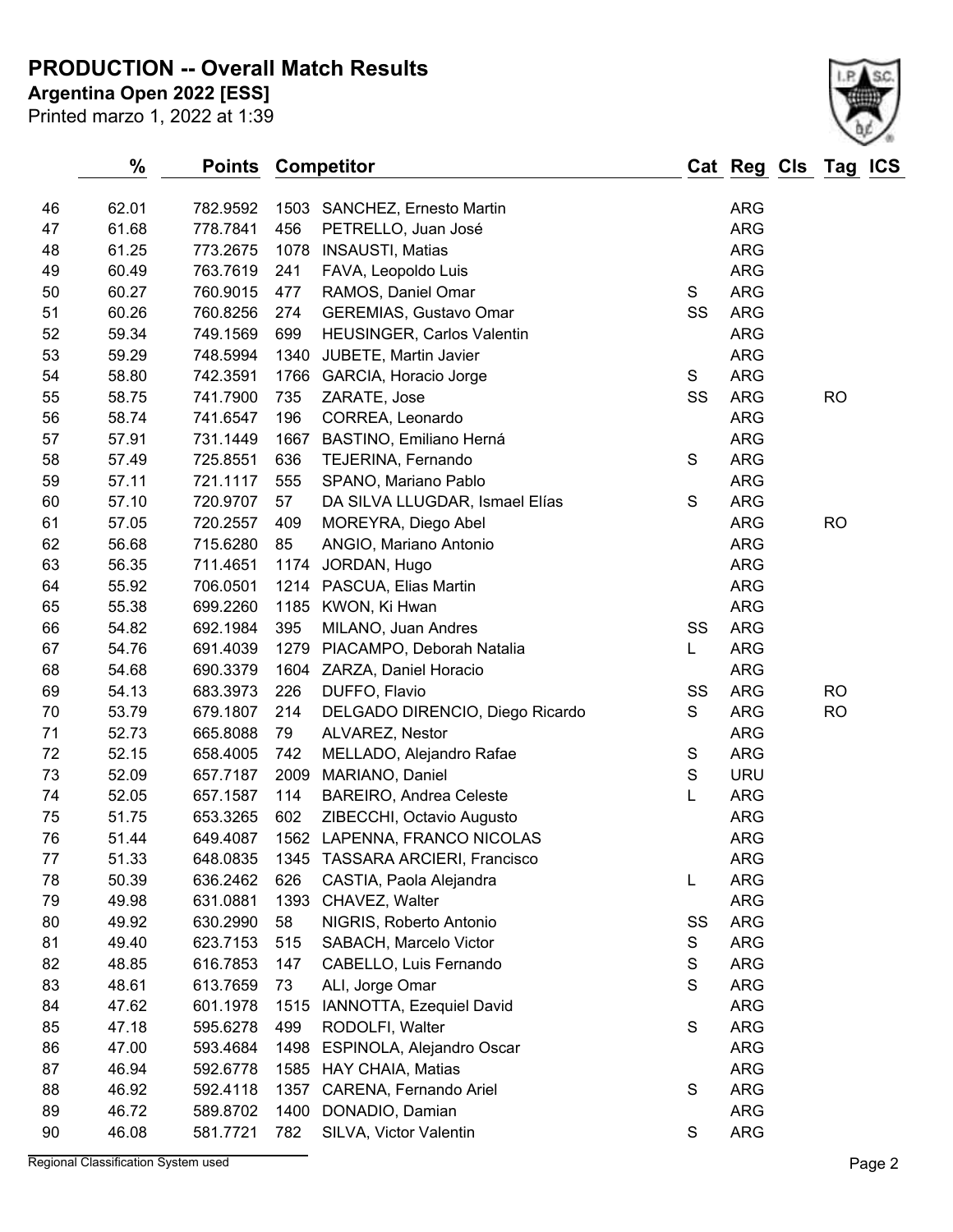## **PRODUCTION -- Overall Match Results**

**Argentina Open 2022 [ESS]**

| Printed marzo 1, 2022 at 1:39 |  |  |
|-------------------------------|--|--|
|-------------------------------|--|--|



|     | ℅     | <b>Points</b> |      | <b>Competitor</b>                    |             | Cat Reg Cls Tag ICS |           |  |
|-----|-------|---------------|------|--------------------------------------|-------------|---------------------|-----------|--|
| 91  | 45.79 | 578.1201      |      | 2012 ZARRATEA, Viviana               | L           | <b>PAR</b>          |           |  |
| 92  | 45.72 | 577.2480      |      | 1416 ARAKAKI, Luis Alberto           |             | <b>ARG</b>          |           |  |
| 93  | 45.63 | 576.1591      | 793  | STOCKER, Oscar Alfredo               | $\mathsf S$ | <b>ARG</b>          | <b>RO</b> |  |
| 94  | 45.50 | 574.4850      | 1618 | NAVELLO, Andres                      |             | <b>ARG</b>          |           |  |
| 95  | 45.05 | 568.8136      | 1380 | <b>CESTORAME, Cristian</b>           |             | <b>ARG</b>          |           |  |
| 96  | 45.04 | 568.6492      | 1303 | TEJERINA, EDUARDO MARTIN             |             | <b>ARG</b>          |           |  |
| 97  | 44.47 | 561.5037      | 157  | CARMONA, Hugo Deonelo                | SS          | <b>ARG</b>          |           |  |
| 98  | 44.44 | 561.1430      | 1415 | SOL, Hernan Gabriel                  |             | <b>ARG</b>          |           |  |
| 99  | 44.40 | 560.5337      | 703  | FONSECA, Roberto Mario               | $\mathbf S$ | <b>ARG</b>          |           |  |
| 100 | 44.33 | 559.6968      | 18   | RODRIGUEZ, Marcelo                   | $\mathbf S$ | <b>ARG</b>          |           |  |
| 101 | 44.26 | 558.8719      | 1576 | FERNANDEZ HURCADE, Juan Pablo        |             | <b>ARG</b>          |           |  |
| 102 | 44.04 | 556.0553      | 1161 | <b>DEMON, Nahuel Matias</b>          |             | <b>ARG</b>          |           |  |
| 103 | 43.82 | 553.2734      | 498  | RODOLFI, Luciano                     | SS          | <b>ARG</b>          |           |  |
| 104 | 43.80 | 552.9560      | 1504 | TALERICO, Jonathan David             |             | <b>ARG</b>          |           |  |
| 105 | 43.75 | 552.3531      | 872  | CARUNCHIO, Pablo Andres              |             | <b>ARG</b>          |           |  |
| 106 | 43.21 | 545.5311      | 1673 | FIRPO, Patricio Eduard               |             | <b>ARG</b>          |           |  |
| 107 | 43.17 | 545.0302      |      | 1289 VILLA, Pablo Horacio            | S           | <b>ARG</b>          |           |  |
| 108 | 43.17 | 545.0092      |      | 1762 SUGRAÑES, Maximo                | J           | <b>ARG</b>          |           |  |
| 109 | 43.06 | 543.7134      |      | 1655 GINESTEL, Claudio Norbert       |             | <b>ARG</b>          |           |  |
| 110 | 42.65 | 538.5334      | 1341 | MEDINA, Carlos Amabel                |             | <b>ARG</b>          |           |  |
| 111 | 41.75 | 527.1385      |      | 2010 ARRIOLA BETANCUR, Yuranis Paola | L           | <b>CHI</b>          |           |  |
| 112 | 41.52 | 524.2184      | 1662 | D'ORSI, Gastón Carlos                |             | <b>ARG</b>          |           |  |
| 113 | 41.35 | 522.0467      |      | 1480 ALTUNA, Jorge Luis              |             | <b>ARG</b>          |           |  |
| 114 | 41.06 | 518.4502      | 619  | FIORESE, Daniel Pedro                | SS          | <b>ARG</b>          | <b>RO</b> |  |
| 115 | 40.07 | 505.8930      |      | 1578 TESSITORE, Sebastian            |             | <b>ARG</b>          |           |  |
| 116 | 39.72 | 501.5445      |      | 1664 LLANEZA, Javier Eduardo         |             | <b>ARG</b>          |           |  |
| 117 | 39.32 | 496.3895      | 296  | GRAVIER, Diego Eduardo               |             | <b>ARG</b>          |           |  |
| 118 | 38.87 | 490.7314      | 1506 | <b>BOULENAZ, Guillermo Augus</b>     | S           | <b>ARG</b>          |           |  |
| 119 | 38.31 | 483.7051      | 1663 | STENGER YAÑEZ, Matías Manuel         |             | <b>ARG</b>          |           |  |
| 120 | 37.90 | 478.5341      | 227  | DUFFO, Veronica                      | L           | <b>ARG</b>          | <b>RO</b> |  |
| 121 | 37.78 | 476.9670      |      | 1538 NAYA, Christian                 | $\mathsf S$ | <b>ARG</b>          |           |  |
| 122 | 37.60 | 474.6928      |      | 1425 RUIZ, German Andres             |             | <b>ARG</b>          |           |  |
| 123 | 37.54 | 473.9855      | 146  | CABANELA, Sergio                     |             | <b>ARG</b>          |           |  |
| 124 | 36.91 | 466.0169      | 717  | COUCEIRO, Fernando                   | S           | <b>ARG</b>          |           |  |
| 125 | 33.90 | 427.9934      | 1227 | RAFFO, Martin Alberto                |             | <b>ARG</b>          |           |  |
| 126 | 33.72 | 425.7644      | 1610 | LOBOS, Santiago Franci               |             | <b>ARG</b>          |           |  |
| 127 | 33.25 | 419.8029      | 1392 | MORAN, Juan Pablo                    |             | <b>ARG</b>          |           |  |
| 128 | 32.47 | 409.9374      | 91   | ARCHILLA, Ricardo Sergio             | S           | <b>ARG</b>          | <b>RO</b> |  |
| 129 | 29.78 | 375.9709      | 1709 | IORAS, Sergio Gustavo                |             | <b>ARG</b>          |           |  |
| 130 | 29.07 | 367.0536      | 1410 | SOL, Aylen                           | J           | <b>ARG</b>          |           |  |
| 131 | 27.69 | 349.6477      | 415  | NICORA, Carlos Amadeo                |             | <b>ARG</b>          | <b>RO</b> |  |
| 132 | 27.48 | 346.9029      | 1591 | DUDA, Sebastian Manue                |             | <b>ARG</b>          |           |  |
| 133 | 26.97 | 340.4527      | 744  | GOMEZ, Gonzalo                       |             | <b>ARG</b>          | <b>RO</b> |  |
| 134 | 26.18 | 330.4900      | 1397 | SAFI, Fernando Andres                |             | <b>ARG</b>          |           |  |
| 135 | 19.15 | 241.7271      | 1520 | CERVERO, Damian                      |             | <b>ARG</b>          |           |  |

Regional Classification System used **Page 3**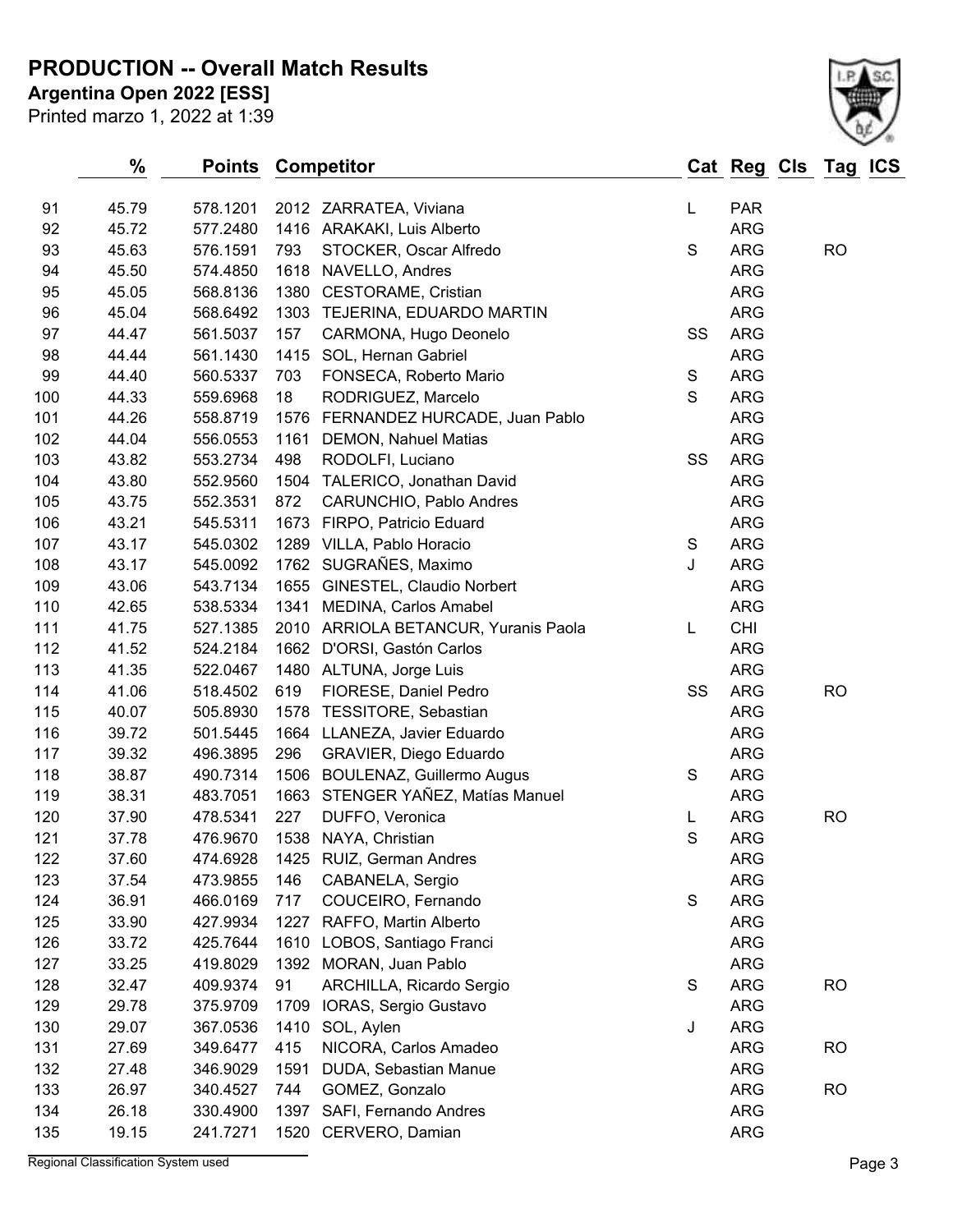#### **PRODUCTION OPTICS -- Overall Match Results**

**Argentina Open 2022 [ESS]**

Printed marzo 1, 2022 at 1:39



|                  | $\frac{0}{0}$ | <b>Points Competitor</b> |      |                                   |             | Cat Reg Cls Tag ICS |           |  |
|------------------|---------------|--------------------------|------|-----------------------------------|-------------|---------------------|-----------|--|
| 1                | 100.00        | 1335.6764                | 261  | GARBERO, Luciano                  |             | <b>ARG</b>          |           |  |
| $\overline{2}$   | 87.06         | 1162.8826                | 232  | ESPINHA PATRICIO, Diego Gaston    |             | <b>ARG</b>          |           |  |
| 3                | 86.61         | 1156.8093                | 38   | ZOPPI, Daniel                     | S           | <b>ARG</b>          |           |  |
| 4                | 85.30         | 1139.3051                | 365  | MAFFEI, Diego Andres              |             | <b>ARG</b>          | <b>RO</b> |  |
| 5                | 81.44         | 1087.7968                | 112  | <b>BALLESTEROS, Fernando Luis</b> |             | <b>ARG</b>          |           |  |
| 6                | 79.78         | 1065.6002                | 46   | PEREZ, Damian A.                  |             | <b>ARG</b>          | <b>RO</b> |  |
| 7                | 79.65         | 1063.8597                | 568  | TESTA, Diego Enrique              |             | <b>ARG</b>          |           |  |
| 8                | 75.63         | 1010.1982                | 559  | STAMON, David                     |             | <b>ARG</b>          |           |  |
| $\boldsymbol{9}$ | 75.56         | 1009.2083                | 797  | QUINTIERI, Sergio Gabriel         | S           | <b>ARG</b>          |           |  |
| 10               | 72.49         | 968.2753                 | 497  | RODAS, Cecilia                    | L           | <b>ARG</b>          |           |  |
| 11               | 70.15         | 936.9701                 | 464  | PONIZIO, Leonardo Albert          |             | <b>ARG</b>          |           |  |
| 12               | 69.56         | 929.0632                 | 34   | LOJO, Jose Antonio                |             | <b>ARG</b>          |           |  |
| 13               | 68.49         | 914.7392                 | 1376 | NOCETI, MIGUEL ANGEL              |             | <b>ARG</b>          |           |  |
| 14               | 66.98         | 894.6874                 | 1234 | <b>MATUS, Marcos Miguel</b>       |             | <b>ARG</b>          |           |  |
| 15               | 65.89         | 880.1031                 | 299  | <b>GRIMBERG, Sergio Daniel</b>    |             | <b>ARG</b>          |           |  |
| 16               | 64.95         | 867.5512                 |      | 1412 LUZZETTI, Pablo              |             | <b>ARG</b>          |           |  |
| 17               | 64.14         | 856.6703                 | 473  | QUIROGA CORREA, Cesar Fabian      | S           | <b>ARG</b>          |           |  |
| 18               | 63.64         | 850.0793                 | 194  | CORNEJO, Claudio Gabriel          | S           | <b>ARG</b>          | <b>RO</b> |  |
| 19               | 61.77         | 825.0415                 |      | 1534 AMIGUCCI, Nicolas Andres     |             | <b>ARG</b>          |           |  |
| 20               | 60.57         | 808.9632                 | 1433 | KRAGLIEVICH, Lucas Andrés         |             | <b>ARG</b>          |           |  |
| 21               | 59.29         | 791.9383                 | 8    | CAPRA, Claudio Alberto            | S           | <b>ARG</b>          | <b>RO</b> |  |
| 22               | 58.84         | 785.9207                 | 120  | <b>BELACHUR, Nestor Oscar</b>     |             | <b>ARG</b>          |           |  |
| 23               | 58.54         | 781.9339                 | 392  | MEZA, Enrique Vidal               | S           | <b>ARG</b>          |           |  |
| 24               | 57.64         | 769.9370                 | 1399 | AMEGHINO, Javier                  | $\mathsf S$ | <b>ARG</b>          |           |  |
| 25               | 55.44         | 740.5376                 | 78   | ALTUNA, Cynthia Mariana           | L           | <b>ARG</b>          |           |  |
| 26               | 53.65         | 716.6266                 | 2008 | DIZ COUÑAGO, Gustavo              | S           | <b>URU</b>          |           |  |
| 27               | 46.96         | 627.2603                 | 478  | RANDAZZO, Guillermo Raul          | SS          | <b>ARG</b>          |           |  |
| 28               | 39.47         | 527.2340                 | 29   | RADOMSKI, alfredo                 | SS          | <b>ARG</b>          | <b>RO</b> |  |
| 29               | 37.76         | 504.3691                 | 279  | GIANNI, Julio Cesar               | $\mathbf S$ | <b>ARG</b>          |           |  |
| 30               | 32.29         | 431.3130                 | 1527 | MARCUCCI, Matias José             |             | <b>ARG</b>          |           |  |
| 31               | 26.37         | 352.2596                 | 451  | PENIZZOTTO, Luis Alberto          | SS          | <b>ARG</b>          | <b>RO</b> |  |
|                  |               |                          |      |                                   |             |                     |           |  |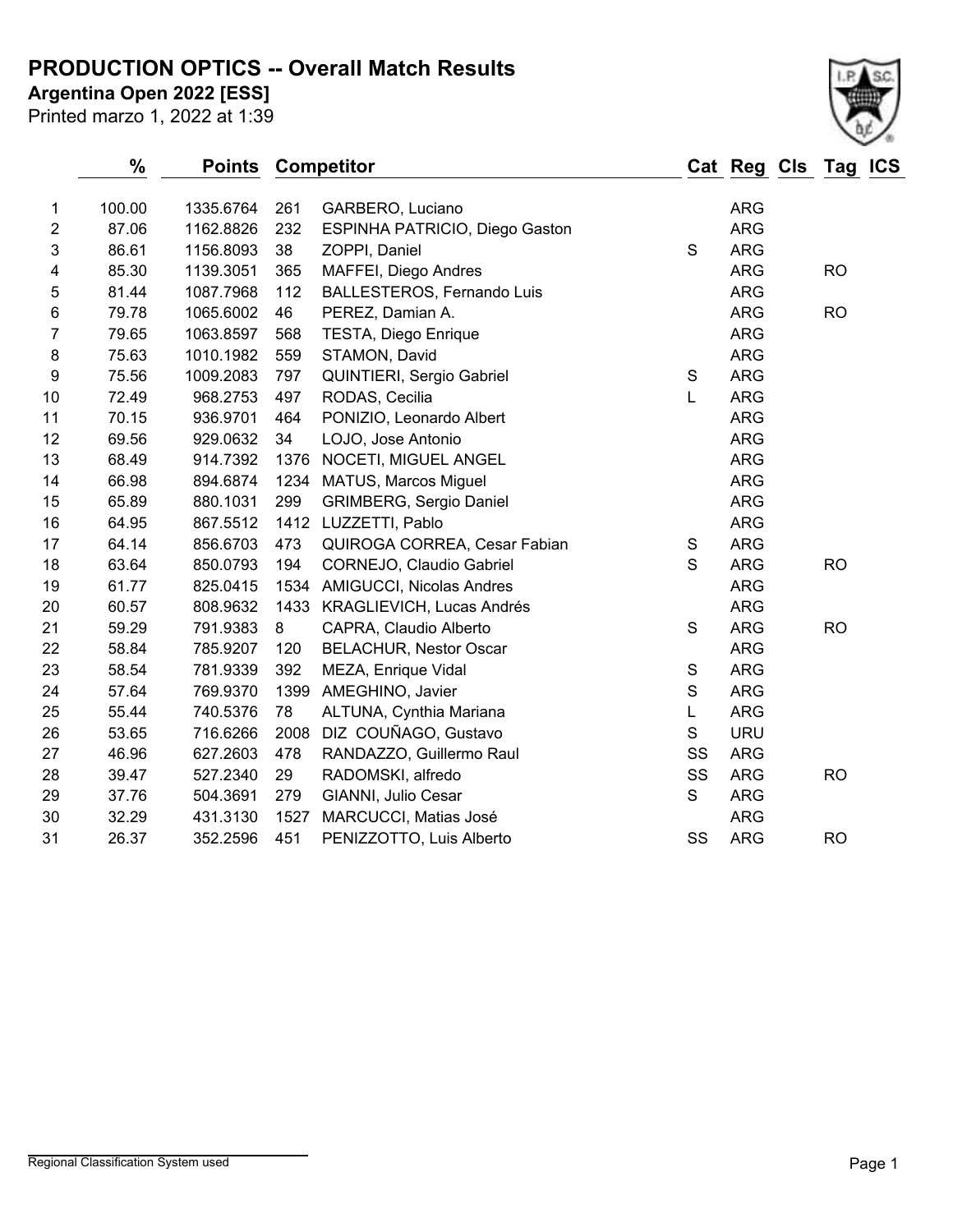**STANDARD -- Overall Match Results**

**Argentina Open 2022 [ESS]**

| ۸ |  |
|---|--|

Printed marzo 1, 2022 at 1:39

|                | $\frac{0}{0}$ | <b>Points Competitor</b> |      |                                 |    | Cat Reg Cls Tag ICS |           |  |
|----------------|---------------|--------------------------|------|---------------------------------|----|---------------------|-----------|--|
| 1              | 100.00        | 1254.0544                | 144  | <b>BURGOS, Adrian Oscar</b>     | S  | <b>ARG</b>          |           |  |
| $\overline{2}$ | 97.98         | 1228.6968                | 385  | MECCIA, Marcelo Damian          |    | <b>ARG</b>          |           |  |
| 3              | 96.92         | 1215.3749                | 564  | SUAREZ, Rodrigo Daniel          |    | <b>ARG</b>          |           |  |
| 4              | 94.89         | 1189.9370                | 565  | TACCONI BARRAZA, Ulises Gabriel |    | <b>ARG</b>          |           |  |
| 5              | 94.26         | 1182.0346                | 518  | SALERNO, Juan Pablo             |    | <b>ARG</b>          |           |  |
| 6              | 92.50         | 1160.0079                | 200  | CRESPO, Alejandro Marti         |    | <b>ARG</b>          |           |  |
| 7              | 90.67         | 1137.0169                | 533  | SARAULLO, Pablo Hernan          |    | <b>ARG</b>          |           |  |
| 8              | 87.90         | 1102.3131                | 383  | <b>MATUS, Carlos Alberto</b>    | S  | <b>ARG</b>          |           |  |
| 9              | 87.64         | 1099.0873                | 351  | LOPEZ, Alvaro Javier            |    | <b>ARG</b>          |           |  |
| 10             | 87.54         | 1097.8566                | 106  | BAIGORRIA, Jorge Orlando        | SS | <b>ARG</b>          |           |  |
| 11             | 86.04         | 1079.0462                | 284  | GINI, Sebastián Pedr            |    | <b>ARG</b>          |           |  |
| 12             | 85.98         | 1078.1938                | 598  | ZANCANER, Federico              |    | <b>ARG</b>          |           |  |
| 13             | 83.63         | 1048.7515                | 230  | ESCUDERO, Jose Oscar            | S  | <b>ARG</b>          |           |  |
| 14             | 83.26         | 1044.1333                | 273  | <b>GENTILE, Ricardo Aurelio</b> | SS | <b>ARG</b>          |           |  |
| 15             | 80.94         | 1015.0353                | 1229 | DISANTI, Thomas Diego           |    | <b>ARG</b>          |           |  |
| 16             | 74.84         | 938.5469                 | 329  | LAGUNAS LABARCA, Leoncio Arturo | SS | <b>ARG</b>          |           |  |
| 17             | 71.14         | 892.0975                 | 199  | COTS, Gustavo Javier            | S  | <b>ARG</b>          |           |  |
| 18             | 68.94         | 864.5053                 | 360  | LUCES, Hector Hernan            | S  | <b>ARG</b>          |           |  |
| 19             | 63.92         | 801.5423                 | 591  | <b>WERNLI, Mario Oscar</b>      |    | <b>ARG</b>          | <b>RO</b> |  |
| 20             | 62.64         | 785.4790                 | 1526 | PEREYRA, ESTEBAN EMILIO         |    | <b>ARG</b>          |           |  |
| 21             | 61.16         | 766.9231                 |      | 1514 PINO, Jose Daniel          |    | <b>ARG</b>          |           |  |
| 22             | 60.35         | 756.8178                 | 740  | <b>GRAMIGNA, Martin Eduardo</b> |    | <b>ARG</b>          |           |  |
| 23             | 55.82         | 700.0669                 | 1725 | MELEGUER, Mauricio Edgard       |    | <b>ARG</b>          |           |  |
| 24             | 39.03         | 489.4836                 | 30   | SOTUYO BLANCO, Juan Pedro       | SS | <b>ARG</b>          | <b>RO</b> |  |
| 25             | 25.99         | 325.8818                 |      | 1502 ELIGUIETA, Sebastian       |    | <b>ARG</b>          |           |  |